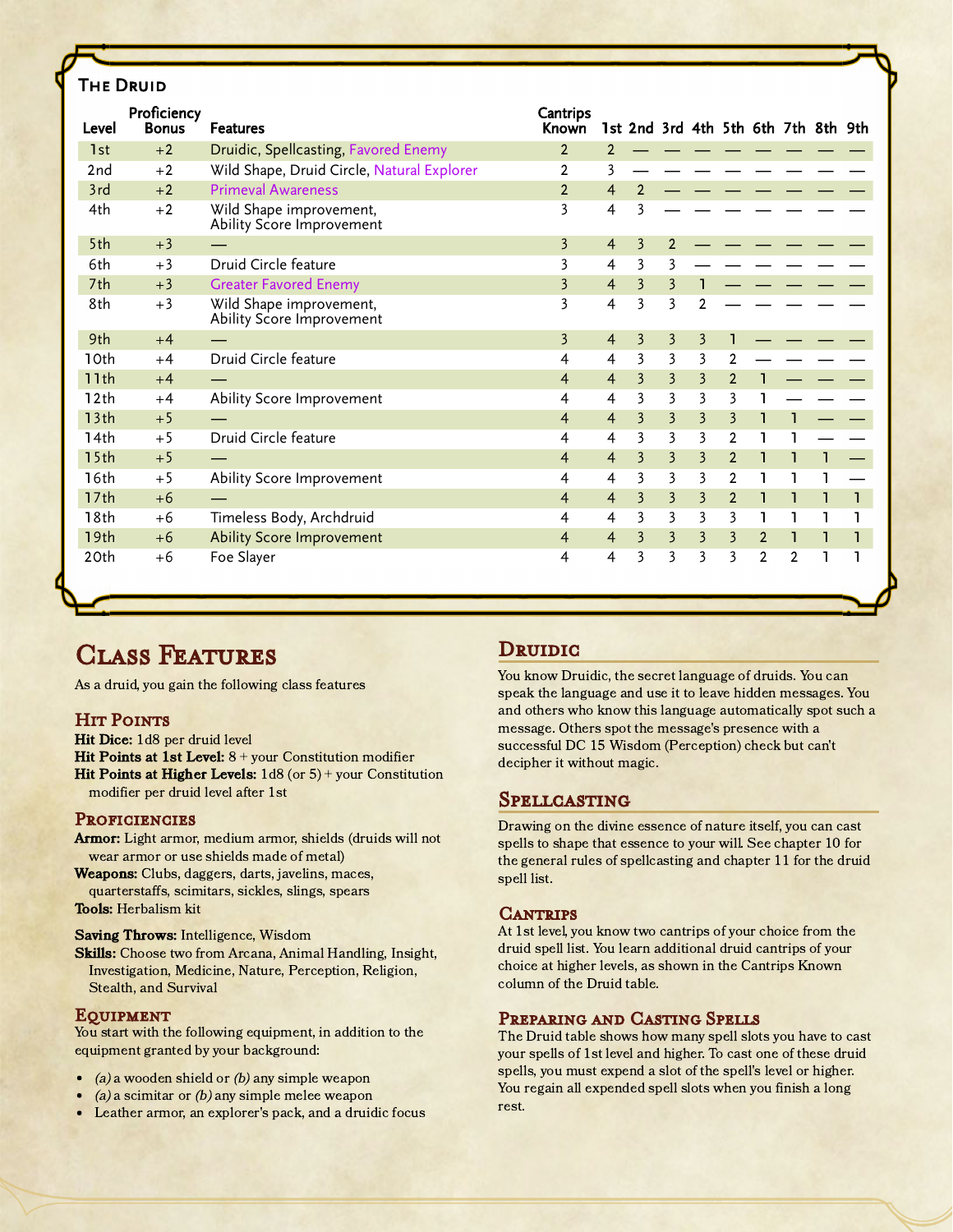You prepare the list of druid spells that are available for you to cast, choosing from the druid spell list. When you do so, choose a number of druid spells equal to your Wisdom modifier + your druid level (minimum of one spell). The spells must be of a levet for which you have spell slots.

For example, if you are a 3rd-level druid, you have four 1stlevel and two 2nd-level spell slots. With a Wisdom of 16, your list of prepared spells can include six spells of 1st or 2nd level, in any combination. If you prepare the 1st-level spell cure wounds, you can cast it using a 1st-level or 2nd-level slot. Casting the spell doesn't remove it from your list of prepared spells.

You can also change your list of prepared spells when you finish a long rest. Preparing a new list of druid spells requires time spent in prayer and meditation: at least 1 minute per spell level for each spell on your list.

#### Spellcasting Ability

Wisdom is your spellcasting ability for your druid spells, since your magic draws upon your devotion and attunement to nature. You use your Wisdom whenever a spell refers to your spellcasting ability. In addition, you use your Wisdom modifier when setting the saving throw DC for a druid spell you cast and when making an attack roll with one.

**Spell save DC** = 8 your proficiency bonus + your Wisdom modifier

Spell attack modifier  $=$  your proficiency bonus  $+$  your Wisdom modifier

#### Ritual Casting

You can cast a druid spell as a ritual if that spell has the ritual tag and you have the spell prepared.

#### Spellcasting Focus

You can use a druidic focus (found in chapter 5) as a spellcasting focus for your druid spells.

### Favored Enemy

Beginning at 1st level, you have significant experience studying, tracking, hunting, and even talking to a certain type of enemy commonly encountered in the wilds.

Choose a type of favored enemy: beasts, fey, monstrosities, or undead. You have advantage on Wisdom (Survival) checks to track your favored enemies, as well as on Intelligence checks to recall information about them.

When you gain this feature, you also learn one language of your choice, typically one spoken by your favored enemy or creatures associated with it. However, you are free to pick any language you wish to learn.

### WILD SHAPE

Starting at 2nd level, you can use your action to magically assume the shape of a beast that you have seen before. You can use this feature twice. You regain expended uses when you finish a short or long rest.

Your druid level determines the beasts you can transform into, as shown in the Beast Shapes table. At 2nd level, for example, you can transform into any beast that has a challenge rating of 1/4 or lower that doesn't have a flying or swimming speed.

### Beast Shape Level Max. CR Limitations **Example** 2nd 1/4 No flying or swimming speed Wolf 4th 1/2 No flying speed Crocodile 8th 1 — Giant Eagle

You can stay in a beast shape for a number of hours equal to half your druid level (rounded down). You then revert to your normal form unless you expend another use of this feature. You can revert to your normal form earlier by using a bonus action on your turn. You automatically revert if you fall unconscious, drop to 0 hit points, or die.

While you are transformed, the following rules apply:

- Your game statistics are replaced by the statistics of the beast, but you retain your alignment, personality, and Intelligence, Wisdom, and Charisma scores. You also retain all of your skill and saving throw proficiencies, in addition to gaining those of the creature. If the creature has the same proficiency as you and the bonus in its stat block is higher than yours, use the creature's bonus instead of yours. If the creature has any legendary or lair actions, you can't use them.
- When you transform, you assume the beast's hit points and Hit Dice. When you revert to your normal form, you return to the number of hit points you had before you transformed. However, if you revert as a result of dropping to 0 hit points, any excess damage carries over to your normal form. For example, if you take 10 damage in animal form and have only 1 hit point left, you revert and take 9 damage. As long as the excess damage doesn't reduce your normal form to 0 hit points, you aren't knocked unconscious.
- You can't cast spells, and your ability to speak or take any action that requires hands is limited to the capabilities of your beast form. Transforming doesn't break your concentration on a spell you've already cast, however, or prevent you from taking actions that are part of a spell, such as call lightning, that you've already cast.
- You retain the benefit of any features from your class, race, or other source and can use them if the new form is physically capable of doing so. However, you can't use any of your special senses, such as darkvision, unless your new form also has that sense.
- You choose whether your equipment falls to the ground in your space, merges into your new form, or is worn by it. Worn equipment functions as normal, but the DM decides whether it is practical for the new form to wear a piece of equipment, based on the creature's shape and size. Your equipment doesn't change size or shape to match the new form, and any equipment that the new form can't wear must either fall to the ground or merge with it. Equipment that merges with the form has no effect until you leave the form.

### Druid Circle

At 2nd level, you choose to identify with a circle of druids: the Circle of the Land or the Circle of the Moon, both detailed at the end of the class description. Your choice grants you features at 2nd level and again at 6th, 10th, and 14th level.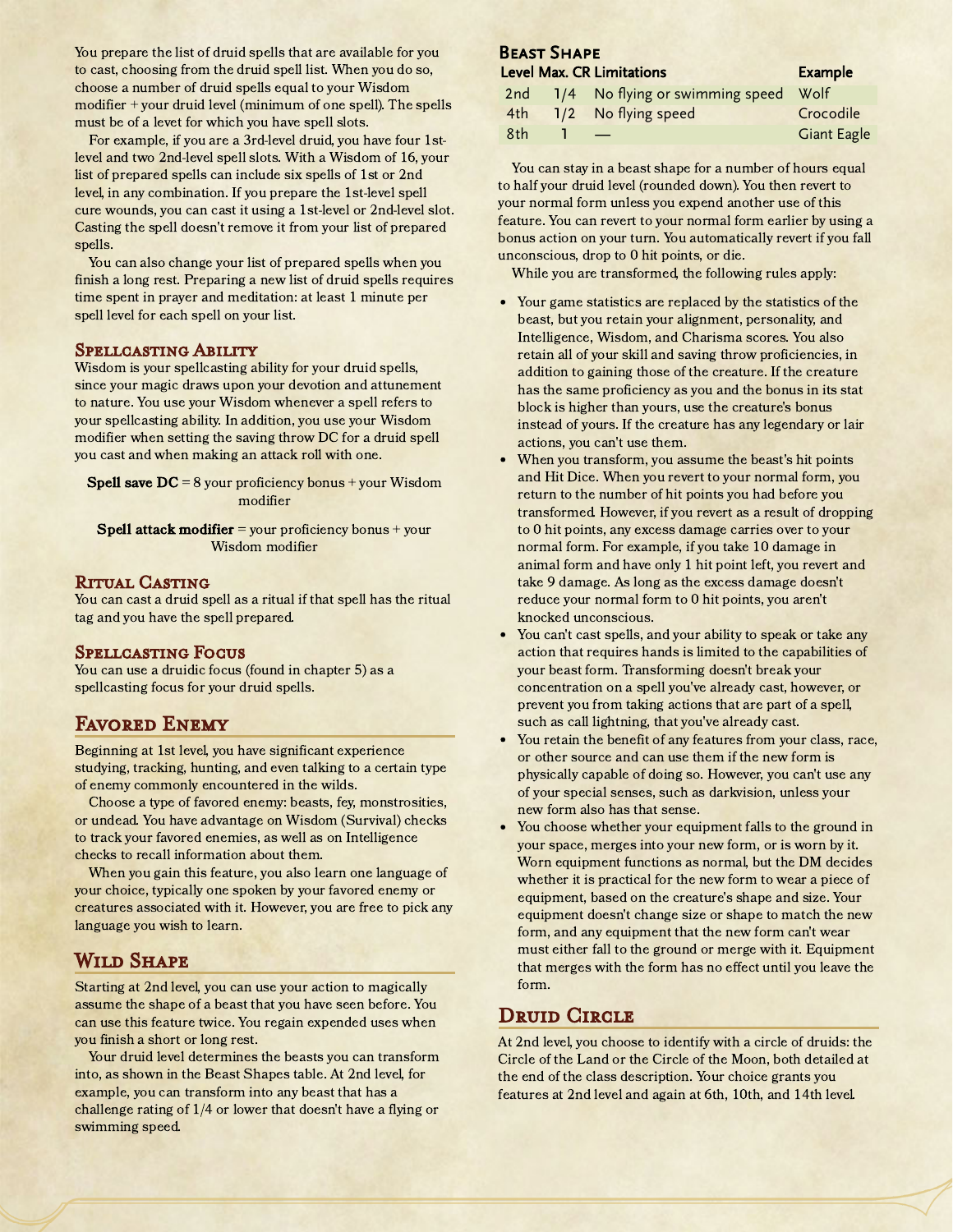### Natural Explorer

Starting at 2nd level, you have become adapted in navigating the wilderness. You gain the following benefits when traveling for an hour or more:

- Difficult terrain doesn't slow your group's travel.  $\bullet$
- Your group can't become lost except by magical means.
- Even when you are engaged in another activity while  $\bullet$ traveling (such as foraging, navigating, or tracking), you remain alert to danger.
- If you are traveling alone, you can move stealthily at a normal pace.
- When you forage, you find twice as much food as you normally would.
- While tracking other creatures, you also learn their exact number, their sizes, and how long ago they passed through the area.

### Primeval Awareness

Beginning at 3rd level, your mastery of druidic lore allows you to establish a powerful link to the land around you.

You can attune your senses to determine if any of your favored enemies lurk nearby. By spending 1 uninterrupted minute in concentration (as if you were concentrating on a spell), you can sense whether any of your favored enemies are present within 5 miles of you. This feature reveals which of your favored enemies are present, their numbers, and the creatures' general direction and distance (in miles) from you.

If there are multiple groups of your favored enemies within range, you learn this information for each group.

### Ability Score Improvement

When you reach 4th level, and again at 8th, 12th, 16th, and 19th level, you can increase one ability score of your choice by 2, or you can increase two ability scores of your choice by 1. As normal, you can't increase an ability score above 20 using this feature.

### Greater Favored Enemy

At 6th level, you are ready to hunt even deadlier game. Choose a type of greater favored enemy: aberrations, celestials, constructs, dragons, elementals, fiends, or giants. You gain all the benefits against this chosen enemy that you normally gain against your favored enemy, including an additional language.

Additionally, you have advantage on saving throws against the spells and abilities used by a greater favored enemy.

### Timeless Body

Starting at 18th level, the primal magic that you wield causes you to age more slowly. For every 10 years that pass, your body ages only 1 year.

### ARCHDRUID

Beginning at 18th level, you can use your Wild Shape an unlimited number of times. You can ignore the verbal and somatic components of your druid spells, as well as any material components that lack a cost and aren't consumed by a spell. You gain this benefit in both your normal shape and your beast shape from Wild Shape.

### Foe Slayer

At 20th level, you become an unparalleled hunter. Once on each of your turns, you can add your Wisdom modifier to the attack roll or the damage roll of an attack you make. You can choose to use this feature before or after the roll, but before any effects of the roll are applied.

# DRUID CIRCLES

Though their organization is invisible to most outsiders. druids are part of a society that spans the land, ignoring political borders. All druids are nominally members of this druidic society, though some individuals are so isolated that they have never seen any high-ranking members of the society or participated in druidic gatherings. Druids recognize each other as brothers and sisters. Like creatures of the wilderness, however, druids sometimes compete with or even prey on each other.

At a local scale, druids are organized into circles that share certain perspectives on nature, balance, and the way of the druid.

### Circle of the Land

The Circle of the Land is made up of mystics and sages who safeguard ancient knowledge and rites through a vast oral tradition. These druids meet within sacred circles of trees or standing stones to whisper primal secrets in Druidic. The circle's wisest members preside as the chief priests of communities that hold to the Old Faith and serve as advisors to the rulers of those folk. Asa member of this circle, your magic is influenced by the land where you were initiated into the circle's mysterious rites.

### Bonus Cantrip

When you choose this circle at 2nd level, you learn one additional druid cantrip of your choice.

#### Natural Recovery

Starting at 2nd level, you can regain some of your magical energy by sitting in meditation and communing with nature. During a short rest, you choose expended spell slots to recover. The spell slots can have a combined level that is equal to or less than half your druid level (rounded up), and none of the slots can be 6th level or higher. You can't use this feature again until you finish a long rest.

For example, when you are a 4th-level druid, you can recover up to two levels worth of spell slots. You can recover either a 2nd-level slot or two 1st-level slots.

#### Circle Spells

Your mystical connection to the land infuses you with the ability to cast certain spells. At 3rd, 5th, 7th, and 9th level you gain access to circle spells connected to the land where you became a druid. Choose that land—arctic, coast, desert, forest, grassland, mountain, swamp, or Underdark—and consult the associated list of spells.

Once you gain access to a circle spell, you always have it prepared, and it doesn't count against the number of spells you can prepare each day. If you gain access to a spell that doesn't appear on the druid spell list, the spell is nonetheless a druid spell for you.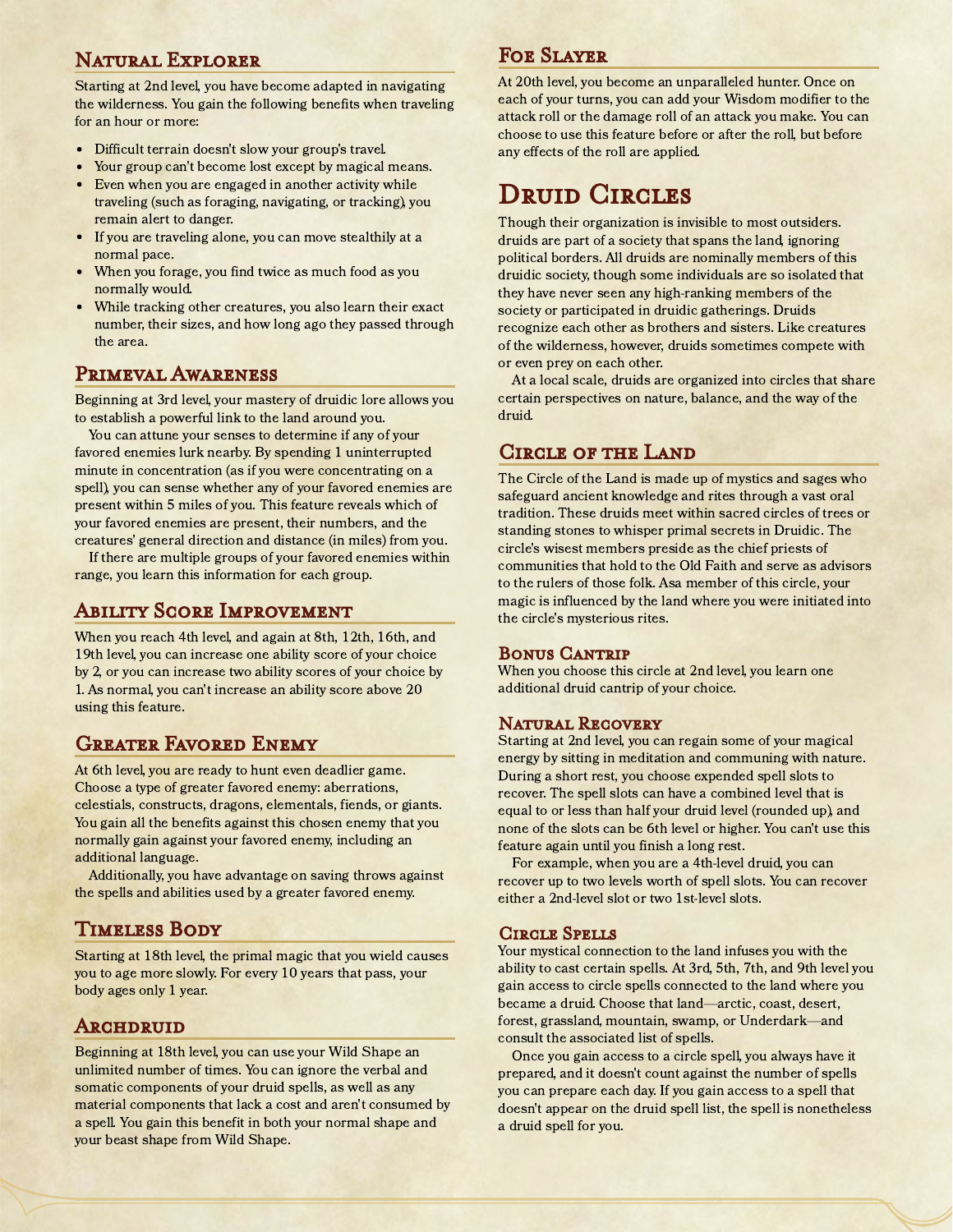# **ARCTIC**

### Druid level Circle Spells

- 3rd hold person, spike growth
- 5th sleet storm, slow
- 7th freedom of movement, ice storm
- 9th commune with nature, cone of cold

### **COAST**

### Druid level Circle Spells

| 3rd | mirror image, misty step           |
|-----|------------------------------------|
| 5th | water breathing, water walk        |
| 7th | control water, freedom of movement |
| 9th | conjure elemental, scrying         |

#### **DESERT** Druid level Circle Spells

|                 | .                                             |
|-----------------|-----------------------------------------------|
|                 | 3rd blur, silence                             |
| 5th             | create food and water, protection from energy |
| 7th             | blight, hallucinatory terrain                 |
| 9 <sub>th</sub> | insect plague, wall of stone                  |
|                 |                                               |

# Forest

### Druid level Circle Spells

| 3rd | barkskin, spider climb           |
|-----|----------------------------------|
| 5th | call lightning, plant growth     |
| 7th | divination, freedom of movement  |
| 9th | commune with nature, tree stride |

### **GRASSLAND**

### Druid level Circle Spells

| 3rd             | invisibility, pass without trace |
|-----------------|----------------------------------|
| 5th             | daylight, haste                  |
| 7 <sub>th</sub> | divination, freedom of movement  |
| 9th             | dream, insect plague             |
|                 |                                  |

### **MOUNTAIN**

|     | <b>Druid level</b> Circle Spells |
|-----|----------------------------------|
| 3rd | barkskin, spider climb           |
| 5th | lightning bolt, meld into stone  |
| 7th | stone shape, stoneskin           |
| 9th | passwall, wall of stone          |

### **SWAMP**

### Druid level Circle Spells

| 3rd | darkness, Melf's acid arrow          |
|-----|--------------------------------------|
| 5th | water walk, stinking cloud           |
| 7th | freedom of movement, locate creature |
| 9th | insect plague, scrying               |

### **UNDERDARK**

### Druid level Circle Spells

| 3rd | spider climb, web                 |
|-----|-----------------------------------|
| 5th | gaseous form, stinking cloud      |
| 7th | greater invisibility, stone shape |
| 9th | cloudkill, insect plague          |

### LAND'S STRIDE

Starting at 6th level, moving through nonmagical difficult terrain costs you no extra movement. You can also pass through nonmagical plants without being slowed by them and without taking damage from them if they have thorns, spines, or a similar hazard.

In addition, you have advantage on saving throws against plants that are magically created or manipulated to impede movement, such those created by the entangle spell.

### Nature's Ward

When you reach 10th level, you can't be charmed or frightened by elementals or fey, and you are immune to poison and disease.

### NATURE'S SANCTUARY

When you reach 14th level, creatures of the natural world sense your connection to nature and become hesitant to attack you. When a beast or plant creature attacks you, that creature must make a Wisdom saving throw against your druid spell save DC. On a failed save, the creature must choose a different target, or the attack automatically misses. On a successful save, the creature is immune to this effect for 24 hours.

The creature is aware of this effect before it makes its attack against you.

# Circle of the Moon

Druids of the Circle of the Moon are fierce guardians of the wilds. Their order gathers under the full moon to share news and trade warnings. They haunt the deepest parts of the wilderness, where they might go for weeks on end before crossing paths with another humanoid creature, let alone another druid.

Changeable as the moon, a druid of this circle might prowl as a great cat one night, soar over the treetops as an eagle the next day. and crash through the undergrowth in bear form to drive off a trespassing monster. The wild is in the druid's blood.

### Combat Wild Shape

When you choose this circle at 2nd level, you gain the ability to use Wild Shape on your turn as a bonus action, rather than as an action.

Additionally, while you are transformed by Wild Shape, you can use a bonus action to expend one spell slot to regain 1d8 hit points per level of the spell slot expended.

### Circle Forms

The rites of your circle grant you the ability to transform into more dangerous animal forms. Starting at 2nd level, you can use your Wild Shape to transform into a beast with a challenge rating as high as 1 (you ignore the Max. CR column of the Beast Shapes table, but must abide by the other limitations there).

Starting at 6th level, you can transform into a beast with a challenge rating as high as your druid level divided by 3, rounded down.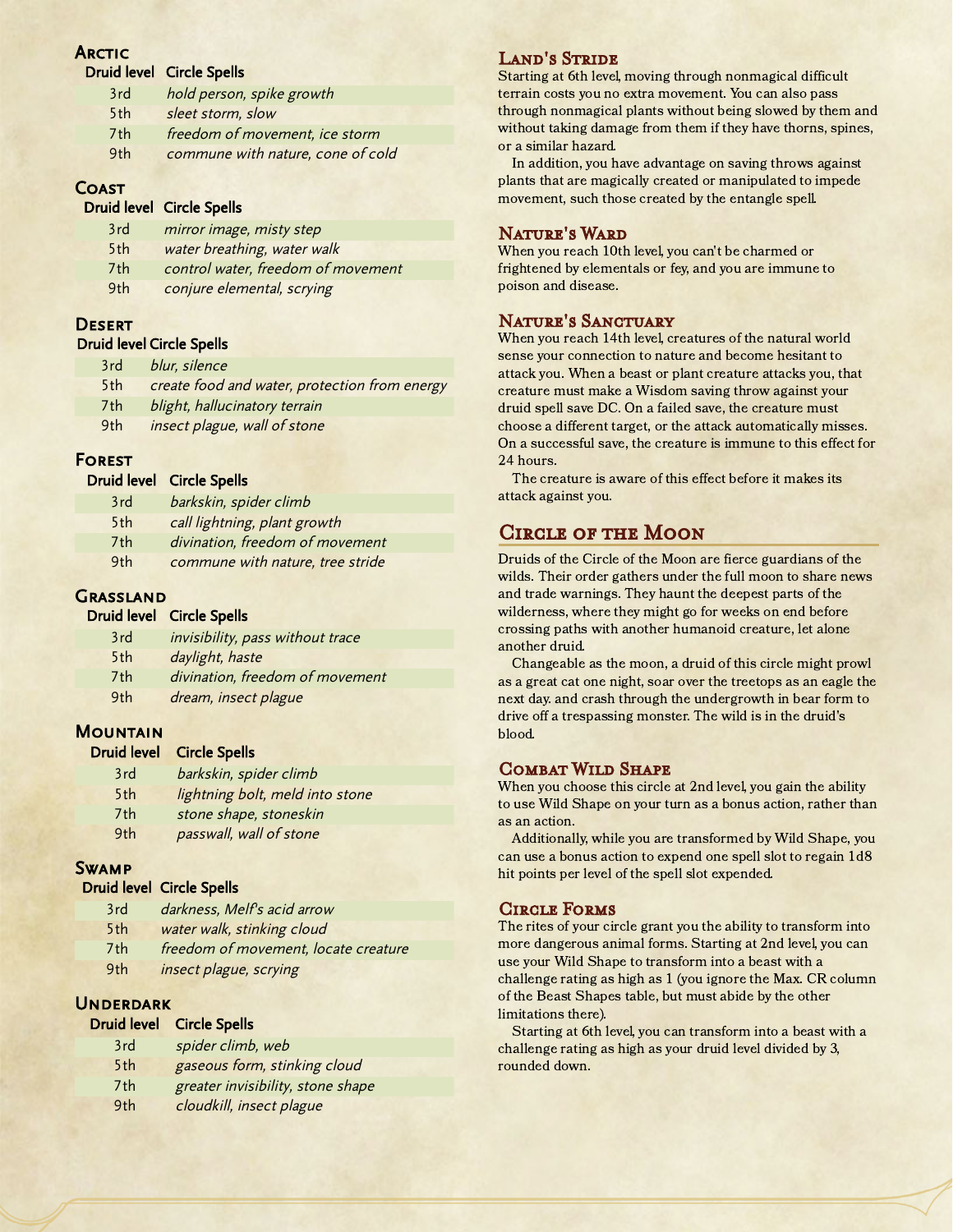#### Primal Strike

Starting at 6th level, your attacks in beast form count as magical for the purpose of overcoming resistance and immunity to nonmagical attacks and damage.

#### Elemental Wild Shape

At 10th level, you can expend two uses of Wild Shape at the same time to transform into an air elemental, an earth elemental, a fire elemental, or a water elemental.

#### Thousand Forms

By 14th level, you have learned to use magic to alter your physical form in more subtle ways. You can cast the alter self spell at will.

### Circle of the Wild

Many druid are more at home in the wilds than in civilization, to the point where animals consider them kin. Druids of the Wild develop a close bond with a beast, then further strengthen that bond through the use of magic.

#### BONUS PROFICIENCIES

When you choose this circle at 2nd level, you gain proficiency with simple weapons and martial weapons.

#### Animal Companion

At 2nd level, you learn to use your magic to create a powerful bond with a creature of the natural world.

With 8 hours of work and the expenditure of 50 gp worth of rare herbs and fine food, you call forth an animal from the wilderness to serve as your faithful companion. You normally select you companion from among the following animals: an ape, a black bear, a boar, a giant badger, a giant weasel, a mule, a panther, or a wolf. However, your DM might pick one of these animals for you, based on the surrounding terrain and on what types of creatures would logically be present in the area.

At the end of the 8 hours, your animal companion appears and gains all the benefits of your Companion's Bond ability. You can have only one animal companion at a time. If your animal companion is ever slain, the magical bond you share allows you to return it to life. With 8 hours of work and the expenditure of 25 gp worth of rare herbs and fine food, you call forth your companion's spirit and use your magic to create a new body for it. You can return an animal companion to life in this manner even if you do not possess any part of its body.

If you use this ability to return a former animal companion to life while you have a current animal companion, your current companion leaves you and is replaced by the restored companion.

#### Companion's Bond

Your animal companion gains a variety of benefits while it is linked to you. The animal companion loses its Multiattack action, if it has one.

The companion obeys your commands as best it can. It rolls for initiative like any other creature, but you determine its actions, decisions, attitudes, and so on. If you are incapacitated or absent, your companion acts on its own.

When using your Natural Explorer feature, you and your animal companion can both move stealthily at a normal pace.

Your animal companion has abilities and game statistics determined in part by your level. Your companion uses your proficiency bonus rather than its own. In addition to the areas where it normally uses its proficiency bonus, an animal companion also adds its proficiency bonus to its AC and to its damage rolls.

Your animal companion gains proficiency in two skills of your choice. It also becomes proficient with all saving throws.

For each level you gain after 3rd, your animal companion gains an additional hit die and increases its hit points accordingly.

Whenever you gain the Ability Score Improvement class feature, your companion's abilities also improve. Your companion can increase one ability score of your choice by 2, or it can increase two ability scores of your choice by 1. As normal, your companion can't increase an ability score above 20 using this feature unless its description specifies otherwise.

Your companion shares your alignment, and has a personality trait and a flaw that you can roll for or select from the tables below. Your companion shares your ideal, and its bond is always, "The druid who travels with me is a beloved companion for whom I would gladly give my life."

Your animal companion gains the benefits of your Favored Enemy feature, and of your Greater Favored Enemy feature when you gain that feature at 6th level. It uses the favored enemies you selected for those features.

#### d6 Trait

- 1 I'm dauntless in the face of adversity.
- 2 Threaten my friends, threaten me.
- 3 I stay on alert so others can rest.
- 4 People see an animal and underestimate me. I use that to my advantage.
- 5 I have a knack for showing up in the nick of time.
- 6 I put my friends' needs before my own in all things.

#### d6 Flaw

- 1 If there's food left unattended, I'll eat it.
- 2 I growl at strangers, and all people except my druid are strangers to me.
- 3 Any time is a good time for a belly rub.
- 4 I'm deathly afraid of water.
- 5 My idea of hello is a flurry of licks to the face
- 6 I jump on creatures to tell them how much I love them.

#### Coordinated Attack

Beginning at 6th level, you and your animal companion form a more potent fighting team. When you use the Attack action on your turn, if your companion can see you, it can use its reaction to make a melee attack.

#### BEAST'S DEFENSE

Also at 6th level, while your companion can see you, it has advantage on all saving throws.

### Storm of Claws and Fangs

At 10th level, your companion can use its action to make a melee attack against each creature of its choice within 5 feet of it, with a separate attack roll for each target.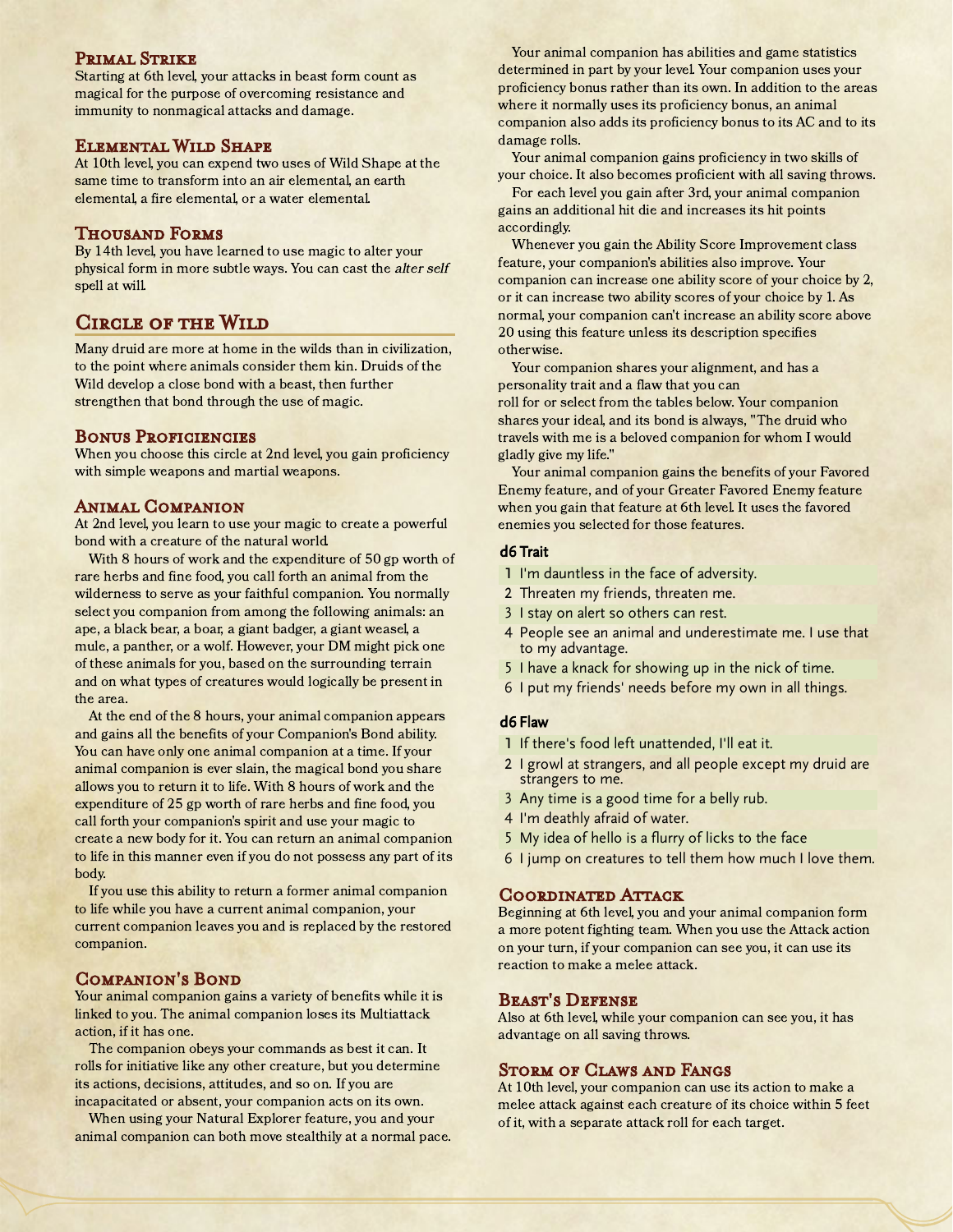#### Superior Beast's Defense

At 14th level, whenever an attacker that your companion can see hits it with an attack, it can use its reaction to halve the attack's damage against it.

### Circle of the Hunt

Some druids seek to master weapons to better protect civilization from the terrors of the wilderness. Druids of the Hunt learn specialized fighting techniques for use against the most dire threats, from rampaging ogres and hordes of orcs to towering giants and terrifying dragons.

#### BONUS PROFICIENCIES

When you choose this circle at 2nd level, you gain proficiency with simple weapons and martial weapons.

#### HUNTER'S PREY

At 2nd level, you gain one of the following features of your choice.

**Colossus Slayer.** Your tenacity can wear down the most potent foes. When you hit a creature with a weapon attack, the creature takes an extra 1d8 damage if it's below its hit point maximum. You can deal this extra damage only once per turn.

Giant Killer. When a Large or larger creature within 5 feet of you hits or misses you with an attack, you can use your reaction to attack that creature immediately after its attack, provided that you can see the creature.

**Horde Breaker.** Once on each of your turns when you make a weapon attack, you can make another attack with the same weapon against a different creature that is within 5 feet of the original target and within range of your weapon.

#### Extra Attack

Beginning at 6th level, you can attack twice, instead of once, whenever you take the Attack action on your turn.

#### DEFENSIVE TACTICS

At 6th level, you gain one of the following features of your choice.

**Escape the Horde.** Opportunity attacks against you are made with disadvantage.

**Multiattack Defense.** When a creature hits you with an attack, you gain a +4 bonus to AC against all subsequent attacks made by that creature for the rest of the turn.

**Steel Will.** You have advantage on saving throws against being frightened.

#### **MULTIATTACK**

At 11th level, you gain one of the following features of your choice.

Volley. You can use your action to make a ranged attack against any number of creatures within 10 feet of a point you can see within your weapon's range. You must have ammunition for each target, as normal, and you make a separate attack roll for each target.

Whirlwind Attack. You can use your action to make a melee attack against any number of creatures within 5 feet of you. with a separate attack roll for each target.

#### Superior Hunter's Defense

At 15th level, you gain one of the following features of your choice.

**Evasion.** You can nimbly dodge out of the way of certain area effects, such as a red dragon's fiery breath or a lightning bolt spell. When you are subjected to an effect that allows you to make a Dexterity saving throw to take only half damage, you instead take no damage if you succeed on the saving throw, and only half damage if you fail.

Stand Against the Tide. When a hostile creature misses you with a melee attack, you can use your reaction to force that creature to repeat the same attack against another creature (other than itself) of your choice.

**Uncanny Dodge.** When an attacker that you can see hits you with an attack, you can use your reaction to halve the attack's damage against you.